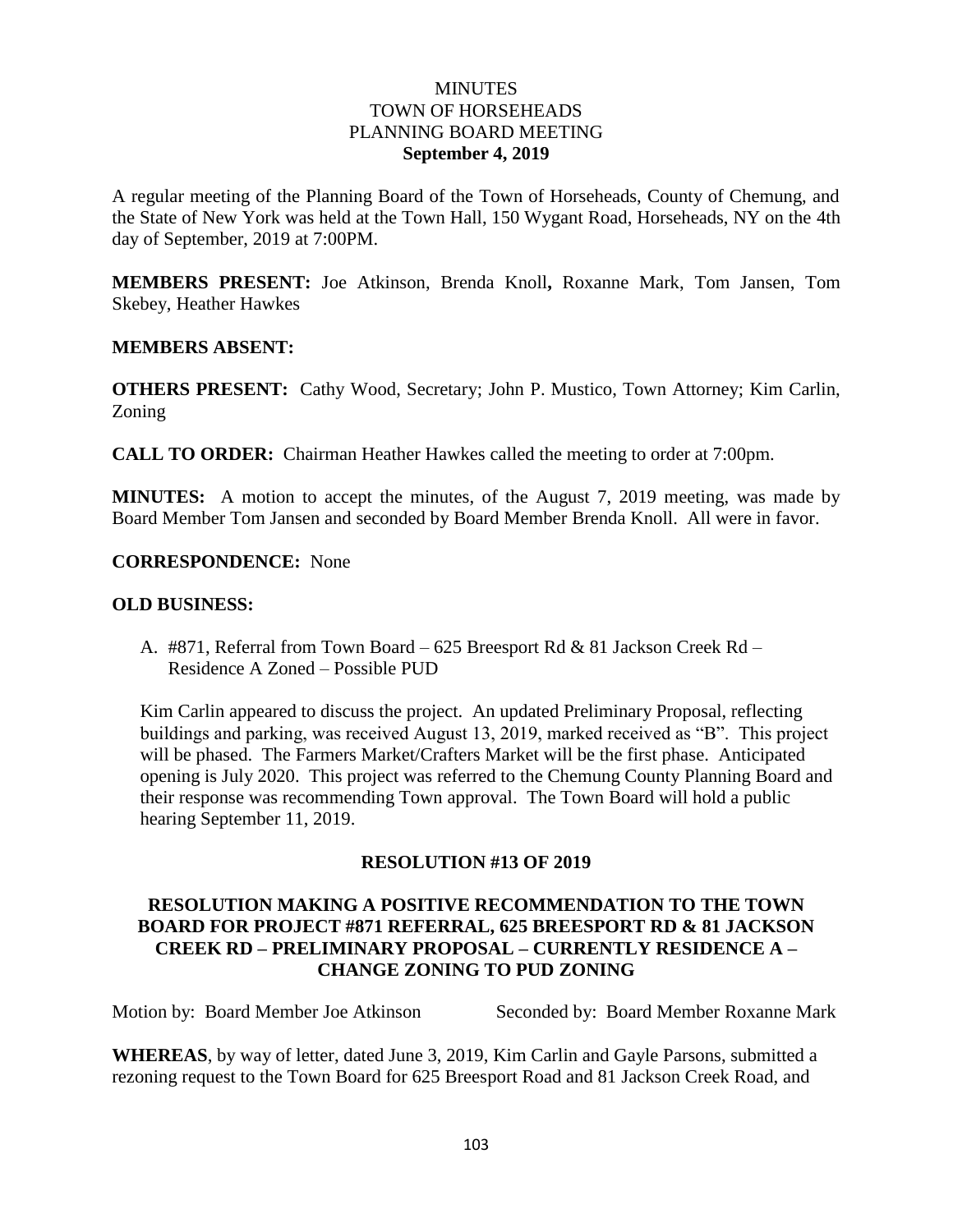**WHEREAS**, the Town Board held a meeting June 12, 2019 and by way of Resolution #90 of 2019, referred this request to the Planning Board for review, and

**WHEREAS**, on July 3, 2019, Kim Carlin appeared before the Planning Board and a discussion was held, and

**WHEREAS**, the current zoning is Residence A, and

**WHEREAS**, both properties 625 Breesport Road and 81 Jackson Creek Road adjoin each other and total approximately 50.4 acres, and

**WHEREAS**, Kim Carlin and Gayle Parsons would like to purchase these properties and open businesses that would require a zoning change, copy of the purchase offer is on file, and

**WHEREAS**, a Farmer's Market/Crafter's Market is intended for 625 Breesport Road, and

**WHEREAS**, the Farmer's Market will be seasonal, open 3 days a week to include weekends, family oriented, house a minimum of 100 venders, many of whom will be local farmers, crafters and food venders, and

**WHEREAS**, the Event Center is intended for 81 Jackson Creek Road, and

**WHEREAS**, the Event Centers hours of operation will be semi-seasonal and mostly weekends, it will be a barn type building, maybe 2 stories, cater to weddings, corporate events and other special occasions, and

**WHEREAS**, project will include landscaping around the building to promote photo opportunities and walking trails, and

**WHEREAS**, a Preliminary Proposal was received July 22, 2019, marked received as "A", and

**WHEREAS**, on August 7, 2019, Kim Carlin appeared before the Planning Board and a discussion was held, and

**WHEREAS**, on August 29, 2019, the Chemung County Planning Board responded to referral recommending Town approval, and

**WHEREAS**, on September 4, 2019, Kim Carlin appeared before the Planning Board and a discussion was held, and

**WHEREAS**, the Town Planning Board duly considered the same,

**NOW, THEREFORE, BE IT RESOLVED,** that the Town Planning Board of the Town of Horseheads, makes a positive recommendation, for Project #871, 625 Breesport Rd and 81 Jackson Creek Rd, Preliminary Proposal, currently Residence A, change to PUD Zoning.

**AYES:** (6) Atkinson, Knoll, Mark, Jansen, Skebey, Hawkes **NAYES:** (0)